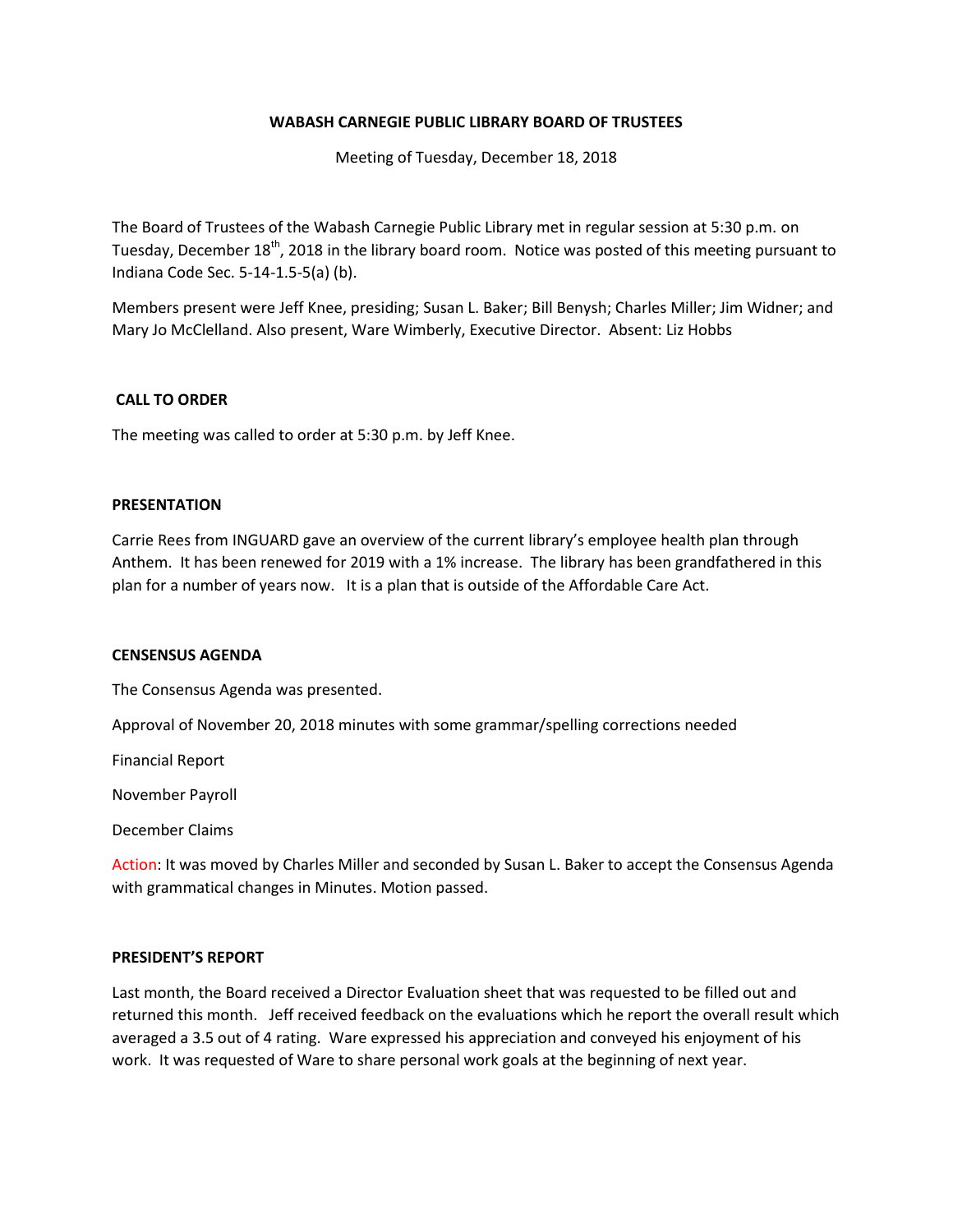## **COMMITTEE REPORT**

Bill Benysh (City Park Board) informed Trustees on the honor that Jon Baker received for his many years of service on the City Park Board.

## **NEW BUSINESS**

# Transfer of remaining \$90,000 from Operating to LIRF per 2017 Budget.

For the 2018 Operating budget, there is half of the \$90,000 that still needs to be transferred from Operation to the Library Improvement Reserve Fund (L.I.R.F.), Thus the remaining \$45,000 needs to transferred from Operating to L.I.R.F. per the budget. Trustees discussed and approved the transfer.

Action: Motion made by Charles Miller and seconded by Jeff Knee to transfer \$45,000 from Operating Fund to the Library Improvement Reserve Fund (L.I.R.F.) as part of the 2018 budget. Motion passed.

# End of the Year Appropriations - 2018

Since 2018 is almost over, it means End of the Year Appropriations need to be made to make sure there are no negative balances within the line items of the Operating Budget. It will involve adjusting amounts within the parts of the budget. Amy Wendt has created an End of the Year Appropriations Resolution that needs to be approved and signed by the Board. Appropriations are to made in the *Personal Services* section and the *Other Services and Charges* section of the Operating Budget. Trustees discussed the recommended appropriations. End of Year Appropriations were approved.

Action: Motion made by Jim Widner to approve the End of the Year Appropriations for 2018 Resolution and seconded by Charles Miller. Motion Carried.

## Board Officers

Each year, the library is required to reappoint or appoint a new Board Officers. The Board agreed to keep the same officers as in 2018. Jeff Knee will remain President; Bill Benysh as Vice-President; Susan L. Baker as Secretary, and Charles Miller as Treasurer.

Action: Motion made by Susan L. Baker to appoint the current Board officers for 2018 and seconded by Mary Jo McClelland. Motion Carried.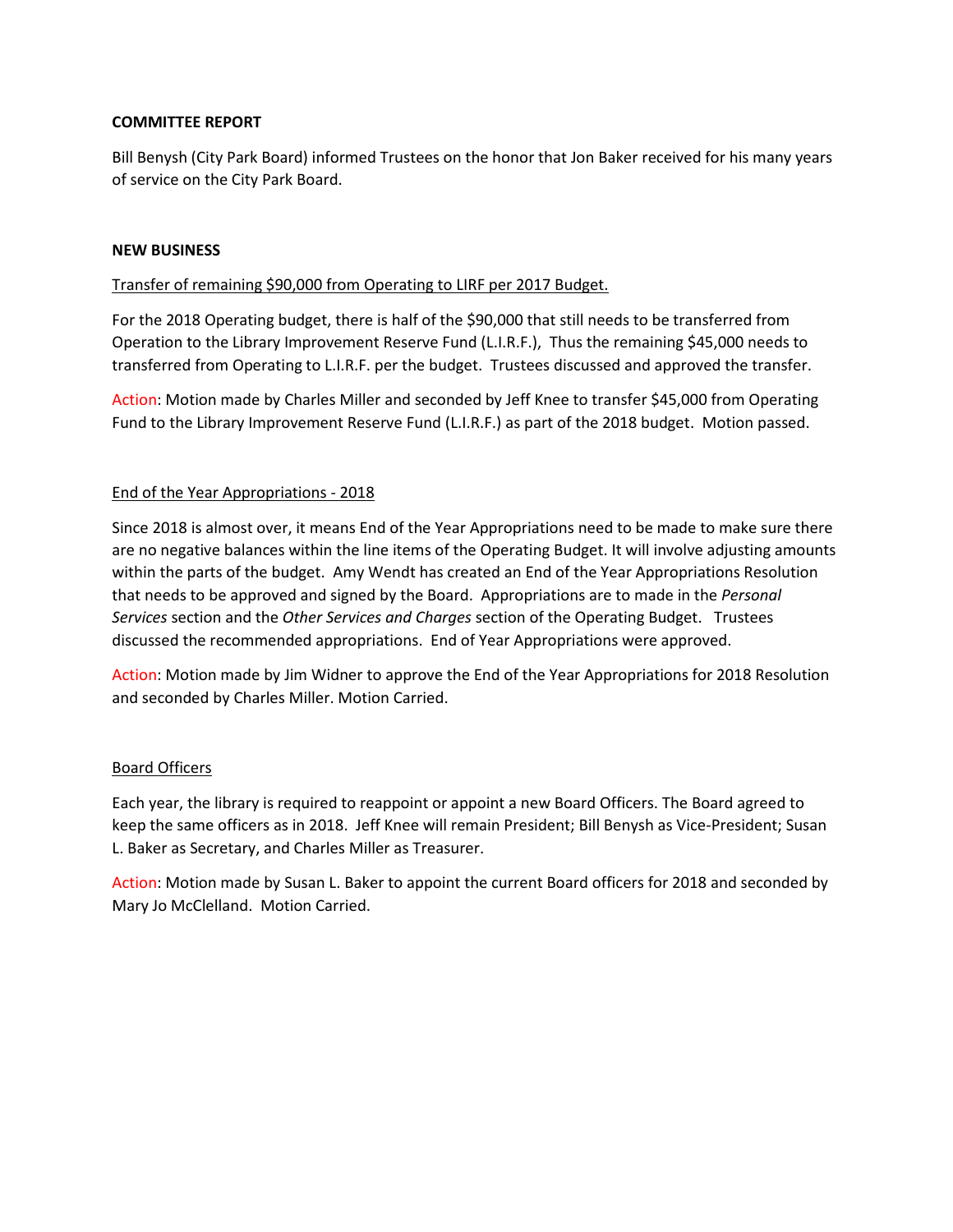## **DIRECTOR'S REPORT/ADMINISTRATIVE UPDATE**

## Grow Wabash County

As a goal for next year, Ware is planning on being involved in Grow Wabash County Inc. By being involved in Grow Wabash County Inc., Ware sees that as an opportunity to give the library a voice or presence in those circles which have a lot of local government connections in it.

## New Trustee – January

Liz Hobbs has resigned effective this month. Ware has spoken to Jason Callahan and anticipating that the Wabash School Board will make an appointment to the library board at the beginning of January. This would be in time for the library Board meeting on January 15<sup>th</sup>, 2019

# Strategic Plan – Final Draft

On Thursday, the 13<sup>th</sup>, Sara Peterson met with a majority of the staff to go over the Strategic Plan 2019 to 2021 (draft). Other than some changes in wording, the staff was supportive of the plan outlining the direction for the library to proceed in, Sara will have final copy to present to the Board at the January 2019 meeting.

## Internal Control Policy Binder

There are up to date Internal Control Policy Binders that Ware asked Trustees to review sometime before the January 2019 meeting. The binder provides Trustees with current policies that cover more of the day to day library procedures

## 3-D Printer Policy

As part of the library's Makerspace, the library has a 3D Printer that it plans to make available to community per appointment. A draft of proposed use policy was discussed along with the purpose of the 3-D printer. Trustee Bill Benysh talked how the usage of the 3-D printing can tie into learning programming skills for designing various objects. Trustees asked for a demonstration of the 3-D printer before approval of the policy. Ware will work on providing a demonstration at the next Board meeting.

## Library Credit Card

Ware informed Trustees on the following per the library's credit card: On Friday  $(14<sup>th</sup>)$ , it came to our attention the library's credit card had been used to try to make a purchase for stuff called Monkey Sports for over \$700. The purchase attempt happen on Thursday (13<sup>th</sup>) and the card has been closed.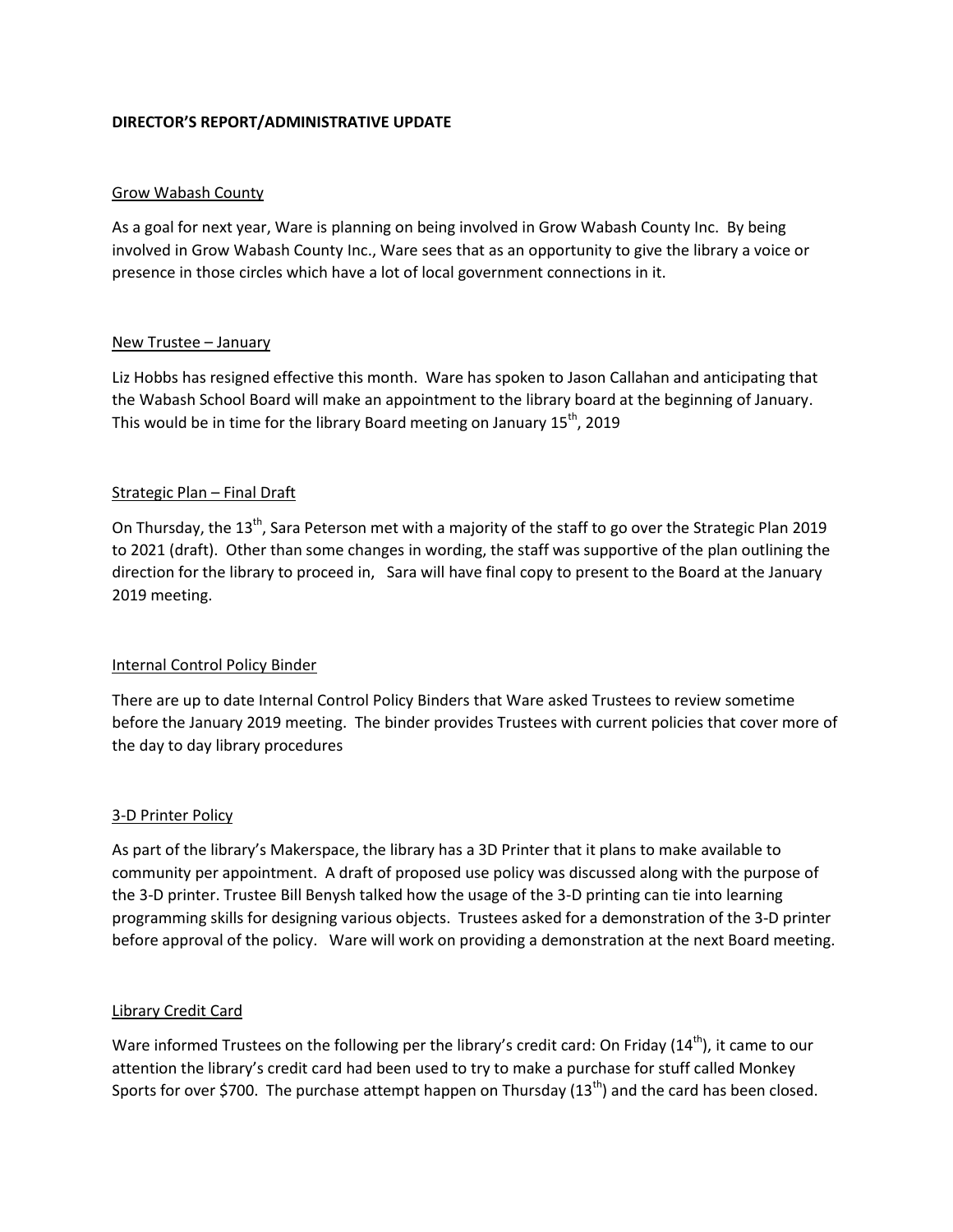The purchase originated from Sweden and Ware informed VISA that this was **not** a purchase the library authorized and has no idea what Monkey Sports is (might be a good thing). A new card has been issued for the library and we should get it sometime this week. Ware was able to use it to authorize payment for the Christmas party but there should be no other transactions since the unauthorized charge was discovered.

## Library Hotspots

The Wi-Fi Hotspots continue to be in high demand and continuously checked out. If one is returned, it is regularly checked out within hours by another patron. We currently have 19 available with one held back for library purposes. We currently do not allow holds on the hotspots but it is available on a first come first serve basis. We have had to replace a few that have not been returned. The borrower is charged on his or her library card if the hotspot is not returned. Hotspots can be checked out for a week. The Board discussed the popularity and other aspects of this service. T-Mobile which provides the Hotspots has another promotion where the libraries can get the hotspots at no charge. There will be a charge for its use but the device would be free. The promotion ends this month. Due to its popularity, Ware decided to purchase 5 more for patron borrowing purposes.

# Wooden Table

Ware discussed with the Board one of the wooden tables upstairs. A more teen friendly desk is ready to be put in the area which the shelving area focused on the library's Young Adult collection. We have a wooden table that ware is not sure what to do with. It is beautiful table and ware would like to use in another part of the building but not sure where. There could be a chance someplace like the Roann Paw-Paw Township Public Library that could use it but I didn't want to make any decision without conferring with the Board on this. Ware and Trustees talked about the table. It was asked if the table could replace the current Board Room table. It was decided to hold on to the table for now and wait a bit before making any decisions.

## Financial Workshop partnership with First Farmer's Bank

The library is partnering with First Farmer's Bank to do some financial workshops in January and February of 2019. The first one in January will focus on "Managing Your Money in the New Year". First Farmer's Bank and Trust has assured the library that they will not be promoting their service in these workshops

## Minutes

Athena Varner who usually does take Minutes could not be here tonight due to a school schedule conflict. Ware is unsure at the moment if that will continue into 2019